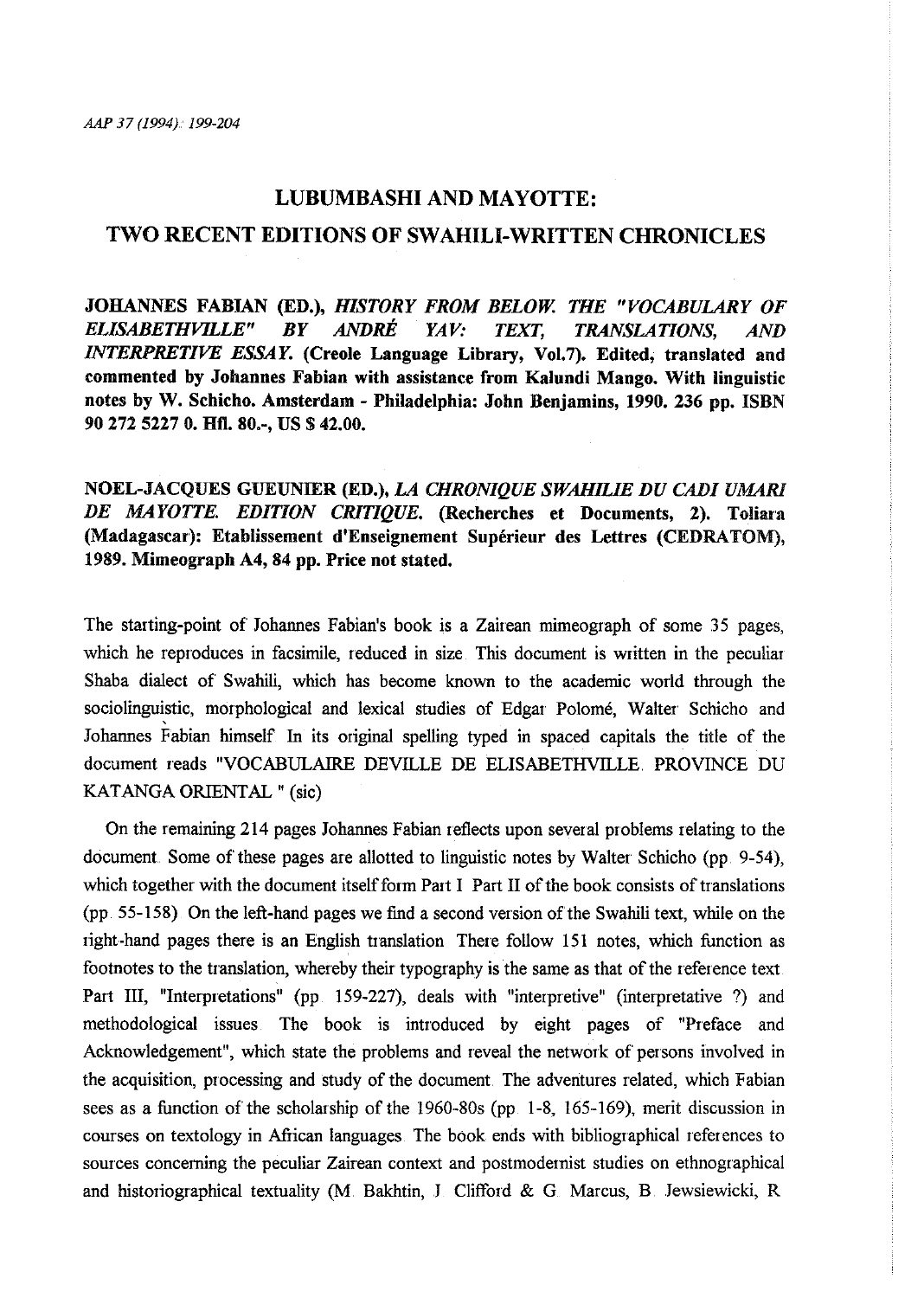Koselleck, P Ricoeur, D Tedlock, H White) We are also given two helpful maps.

The reader cannot expect a conventional "vocabulaire" from this book What is presented here is not a list of words but rather some kind of dossier of various genres of texts, among which we find:

- historical narrations and anecdotes, interspersed with proverbs;
- lists and enumerations of persons (European authorities), place names, street names, food producers, sports clubs, hotels, acronyms of companies;
- -a parable entitled "Wisdom among soldiers" (pp 114-119)

These texts are spread over 33 chapters, whose headings contain narrative and/or deictic statements, as well as a considerable number of rhetorical questions, as in the following example:

*X KUFIKA KWA STRONG NI MWAKA WA 1928. FASI YAKE NI WAPJ? NI PALE PEKO MAGASIN MUKUBWA YA B.CK BUREAU MUKUBWA YA JUU ET AGE* 

(X. Strong anived in the year 1928 Where was his place? It was where the big warehouse of the B.C.K was, the big office building with many floors.)

The theme of the document is the history of Elisabethville, now Lubumbashi, seen from the perspective of former "houseboys": 1885 - the ariival of the Whites in Shaba; 1901 - the founding of Elisabethville; 1906 - the establishment of the mining companies; World War I; 1917- the rising ofKienda-Biela; 1922- Simon Kimbangu; 1924- the missions; 1937- the constmction of a high chimney; World War II; 1965 - independence A pervasive topic is the relationship between the Afiicans and the white colonialists, as reflected in personal reminiscences and in the parable mentioned above. Like the well-known historical texts of Pate, Lamu, Mombasa and other coastal towns, the "vocabulary", which also bears the gerne designation *habari* (discussed by Fabian on p. 187), could be termed a chronicle In this case, however, the text concerned is not the testimony of a ruling elite but that of a group of domestic servants, and Fabian terms it a "political manifesto" with the "main tenor (of telling) how Afiicans helped to build a colony in which Europeans prided themselves" (p. 223).

An embarrassing ommission in the acquisition of the document in around 1966 left the author's identity unknown, as his name does not appear in the document itself Parallel and later research revealed that his name was André Yav (with a long list of patronyms given on p. 176), who is known to have authored another historical text in his mother tongue Lunda, dated Musumba, 28 December 1940 Being a mimeograph of an orthographic design similar to the "Vocabulaire", it may help future researchers to discover about Andre Yav, but first, as Fabian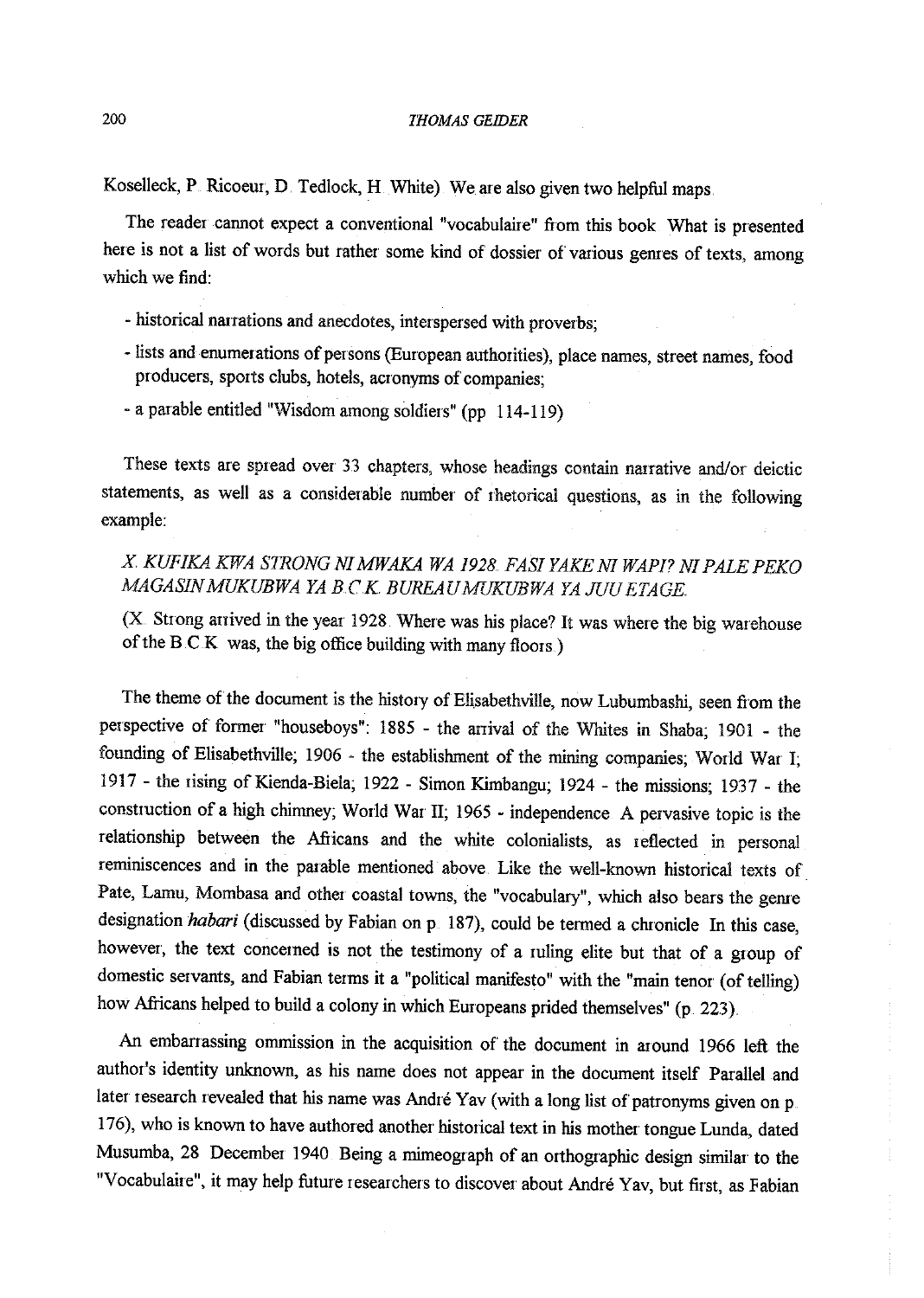## *REVIEW* 201

says, it must be translated (p 176) As hypothetical models for this text and hence the "Vocabulaire" Fabian points to two indigenous historiographies, which were published by Bonaventure Makonga and Antoine Mwenda Munongo in Luba and French in 1949 and 1967 (p. 158). But in my view it is equally important to consider similar accounts, which were published in the same period in Swahili, such as the series *"Masimulizi na Desturi ya Afrika ya Mashariki* - Custom and Tradition in East Africa", whose ten or so titles appeared in Kenya, Uganda and Tanzania, as did a number of little monographs without serialization. About the spread of these writings we know next to nothing, except that earlier texts must have served as models for those that followed This type of auto-ethnographical writing was initiated by missionaries and colonial administrators in the 1890s and thereafter <sup>1</sup>

The entire edition surpasses those of similar text publications, as Fabian is explicit about his theory and methods in establishing, analyzing and interpreting the text The following methodological procedures can be pointed out as particularly useful:

1 The difficult comprehension of the graphically diffuse source text, to which the peculiarities of Shaba-Swahili have to be added, was solved by Fabian by employing a mother tongue speaker of Shaba-Swahili, Mr. Kalundi Mango, who read the text aloud and was recorded on tape This "re-oralization" proved most succesful, as the speaker's intonation allowed the marking of proper syntactic segments and words (thus generating the second version of the Swahili text mentioned above).. Before this was done, it had been impossible to rewrite the document, because Kalundi Mango had kept too close to the written original, which is full of "irregularities in spacing, erratic punctuation, seemingly incomprehensible strings of morphemes (and) typing errors together with corrections and repairs"  $(p \ 3)^2$ 

2. The close examination of the text through screening the inherent terms and metaterms with the help of a word processor (p 171) facilitated the recognition of certain key concepts within the discourse Thus, for example, the *termjina* as "evidence for the practice of 'naming = assigning/recalling meaning'" could be counted more than twenty times (Fabian, p. 172) . The listing of personal names should revive certain historical agents and remember their deeds and characters as these are known by tradition elsewhere in the society or rather in parts of it (otherwise a written composition would hardly be of any necessity). Other investigations are concerned with the lexical expressions of seeing (reading) and listening (oral transmission), which serve in assessing the status and functions

<sup>&#</sup>x27;My forthcoming *Outline oj Swahi/i-Written Literature* will help to remedy the lack of an "inventory or survey of such writing", which Fabian misses on pp. 161162.

<sup>&</sup>lt;sup>2</sup>A similar procedure, which resulted in getting further topical information from the reading informant, is mentioned by Eugeniusz Rzewuski, "Origins of the Tungi Sultanate (Northern Mozambique) in the Light of Local Traditions" In: St. Pilaszewicz & E. Rzewuski (eds.), *Unwritten Testimonies oj the Aji1can Past,*  (Orientalia Varsovensia, Vol2), Warsaw 1991, pp. 193-213 (here 196··197)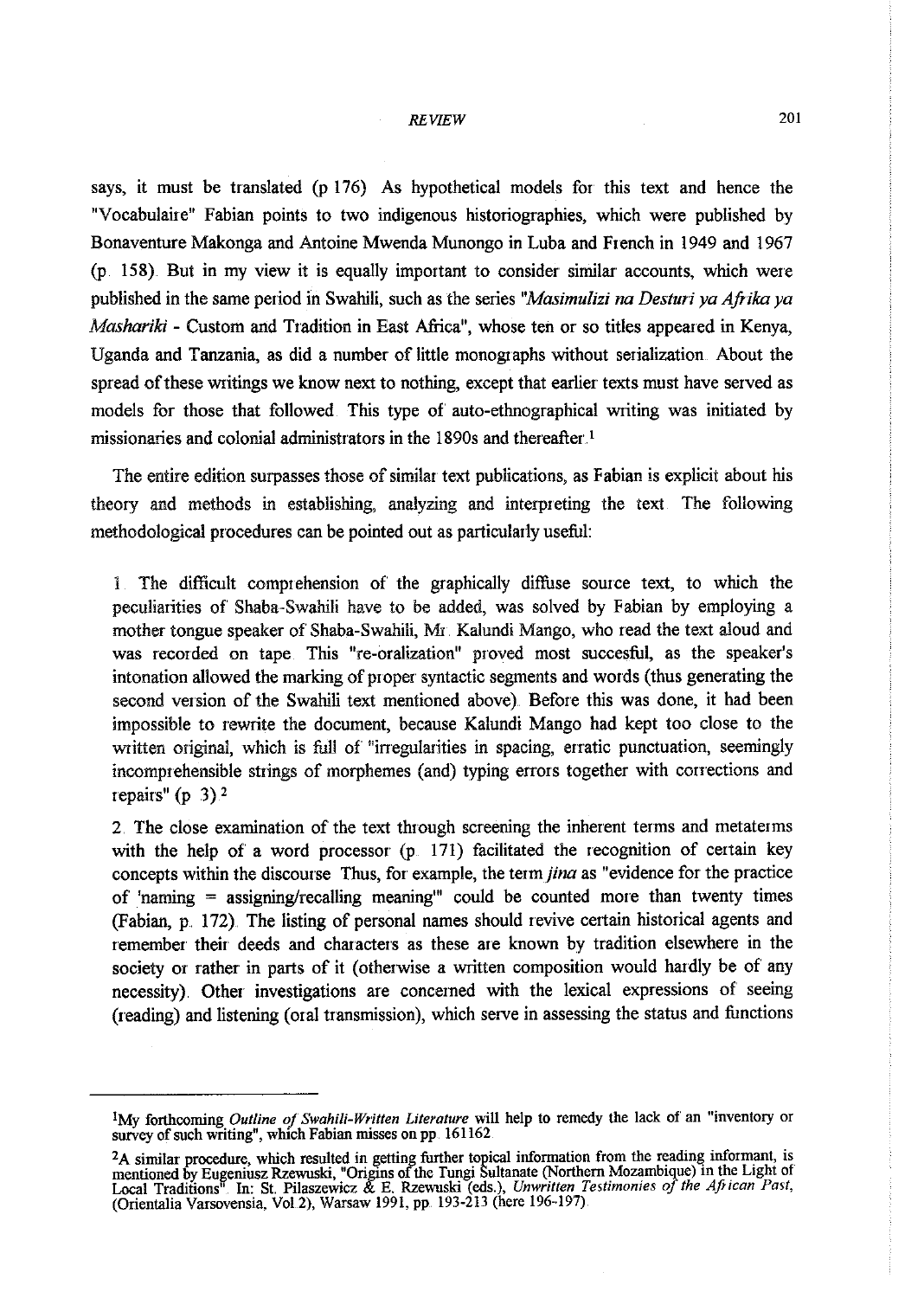of the literary document  $3$ 

While admiring Fabian's well-organized and well-founded study of Andre Yav's 'thick description' of colonial life in Lubumbashi I must express reservations about one inconsistency: Fabian strongly advocates an anti-hegemonial exegesis and interpretation of the text, which convincingly appears to be fulfilled in his discourse and even in the typographical layout of the (foot-)notes - yet not in the title of his book The heading *"History from Below"* in fact subjugates Yav's document to Fabian's scholarly hegemony, thus reducing it to source materials of an anthropological treatise References, abridged as they usually appear in academic writings, will always limit themselves to "Fabian, *History from Below"*, and not present the original author or title, as a philologist would probably have opted for

This fascinating chronicle and the many methodological issues it raises will certainly mobilize a number of further researchers and scholars, and for this we can be grateful to Johannes Fabian. He has succeeded in extending the *Writing Culture* approach of post- modernist anthropologists in such a way as to encompass text materials written in the mother tongue of a non-academic African researcher. It is to be hoped that Fabian will publish the collection of "several notes and articles of varying length" which he has received from Bruce Fetter, John Higginson, Bogumil Jewsiewicki, Kyaoni kya Mulundu and Waiter Schicho (p 8) As contiibutions to the discussion of Fabian's edition we can already recognize a number of reviews <sup>4</sup>

Without doubt the discussion must include Schicho's morphological sketch, in which the notion of a "dummy element" (p 40f) can only be understood as a preliminary term for of <sup>a</sup> grammatical work in progress With regard to the dictionaries consulted by Schicho (p. 33: Sacleux, Johnson; for Kiluba van Avermaet & Mbuya) one wonders why he did not consult Alphonse Lenselaer's *Dictionnaire Swahili - Français*, Paris 1983, which marks peculiarities of Zairean Swahili.

While Fabian has elevated an existing mimeograph into a hardcover book, Noel-Jacques Gueunier has transformed an existing manuscript into a rnimeograph. Both editions thus aim at

<sup>&</sup>lt;sup>3</sup>I found a closely related function of terms serving as aide-mémoires in Ahmed Sheikh Nabhany's didactic documentary poem *Umbuji wa Mnazi* (1985), which I worked on in the years 1986-89. I too searched for 'key terms'

<sup>&</sup>lt;sup>4</sup>Reviews known to me have been written by Chet A. Creider (American Anthropologist 93, 1991: 741-742);<br>Carol M. Eastman (International Journal of African Historical Studies 24, 1991: 396-397); Kyoni kya<br>Mulundu (SLS/NN 8 special comment on questions of epistemology and intertextuality see Jan Blommaert's contribution in *Afrikanistische Arbeitspapiere* 32, 1992: 85-95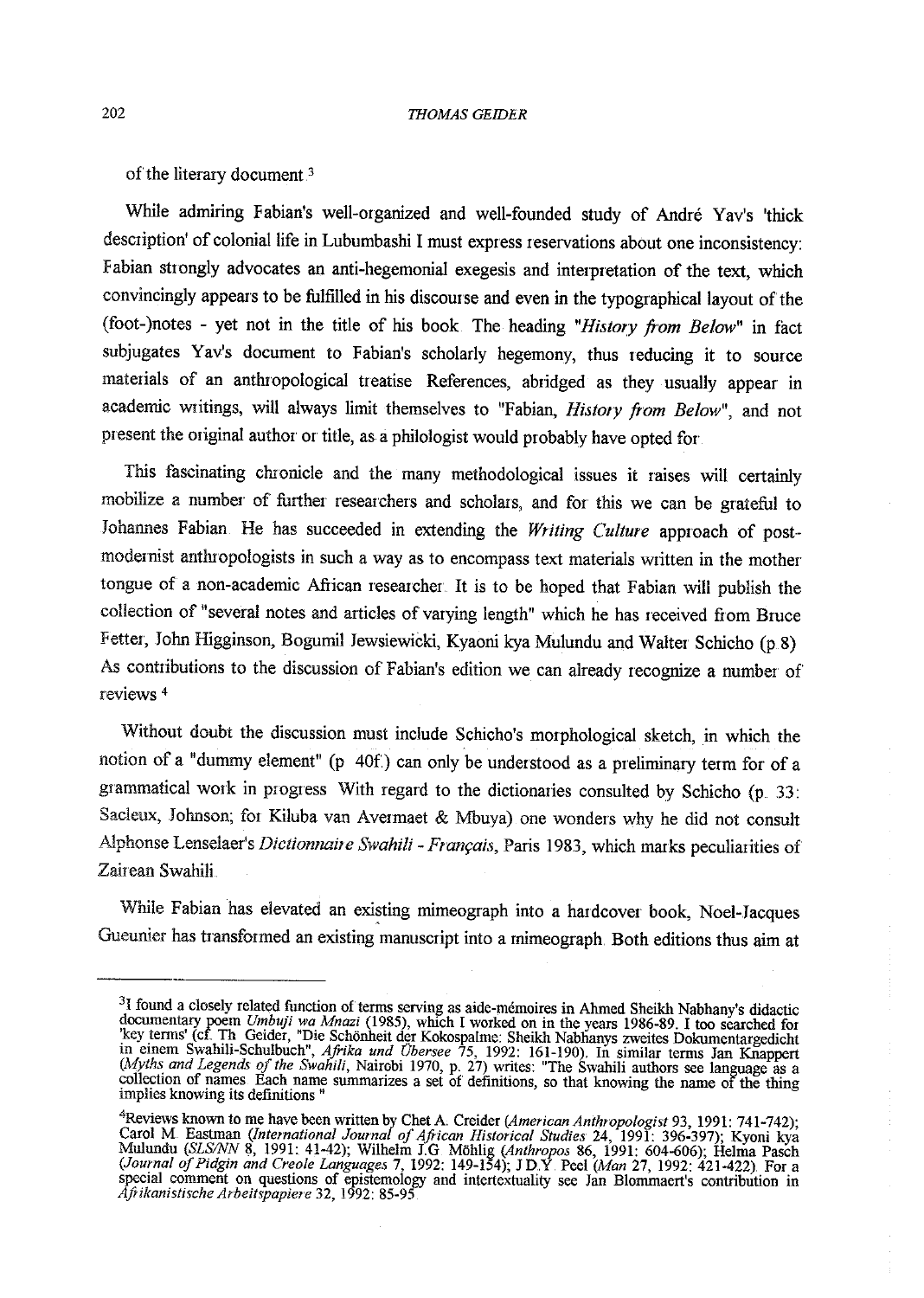reaching a wider circulation of their respective documents. As in Fabian's case, Gueunier's chronicle originates from outside the classical Swahili region, namely from the Comoro Islands. "La cronique swahilie du Cadi 'Umari de Mayotte" was found by Gueunier in the Bibliotheque Universitaire d'Antananarivo, Madagascar, where it was among papers, which C Poirier had acquired when he was Governor of the Comoro Islands in 1916-20. Gueunier argues that it was written shortly after 1841

The "edition critique" contains the facsimile of the Swahili-written manuscript in Arabic script (11 pp.), its Roman transliteration and a French translation, which altogether make up the manuscript of reference Here one regrets that the French sentences on the right-hand pages are unnumbered, while the Swahili sentences on the left are numbered, which makes bilingual reading somewhat strenuous Footnotes complement passages from three additional manuscripts:

1 the "Manuscrit de Cheikh Mkadara", which was published in facsimile by Allibert (1984: 307-340);

2 a text file of <sup>31</sup>pages, dated 1965, photocopied from a manuscript in possession of Sheikh Adinani Mela of Tsingoni, partly published by Allibert, Ahmed Chamanga and Boulinier (1976);

3 a manuscript entitled "Ecrits de Cheik M'Kadara ben Mohamed, traduits par Said Ahmed Said Ali", presented in 1975 to the Academie des Sciences d'Outre-Mer, Paris, by H. Cornu, who was Governor of Mayotte in 1931-32; this contains a French translation, whose Swahili original is lost. It is published in Allibert (1984: 277-290)

Gueunier's edition thus brings to light Swahili texts and French translations fiom unknown and partly published documents, in which French scholars have shown an increasing interest, e g in the little-·known journal *Etudes Ocean Indien,* published annually since No 1/1982 by INALCO under the editorship of Pierre Vérin Surprisingly, a fourth text, which is a variant written in Arabic by the very same Kadhi Umari and edited by Rotter (1976), plays only a very minor role in Gueunier's edition *<sup>5</sup>*

The chronicle is a source for the history of Mayotte, one of the four main Comoro Islands It presents four topics: I) The Shirazi immigrants who founded a royal dynasty, their names being listed in chronological order; 2) alliances with people from Madagascar and the ensuring wars of c 1830-40; 3) the French intervention after the signing of a treaty with "Sultan" Ndriantsoly of Madagascar; 4) an appendix with additional genealogies listing names in the

<sup>&</sup>lt;sup>5</sup>The sources mentioned are: (1) Claude Allibert, Mohamed Ahmed Chamanga & Georges Boulinier, "Texte, traduction et interpretation tu manuscrit de Chingoni (Mayotte)", Asie du Sud-Est et Monde Insulindien 7, 4, 1976: 25-6